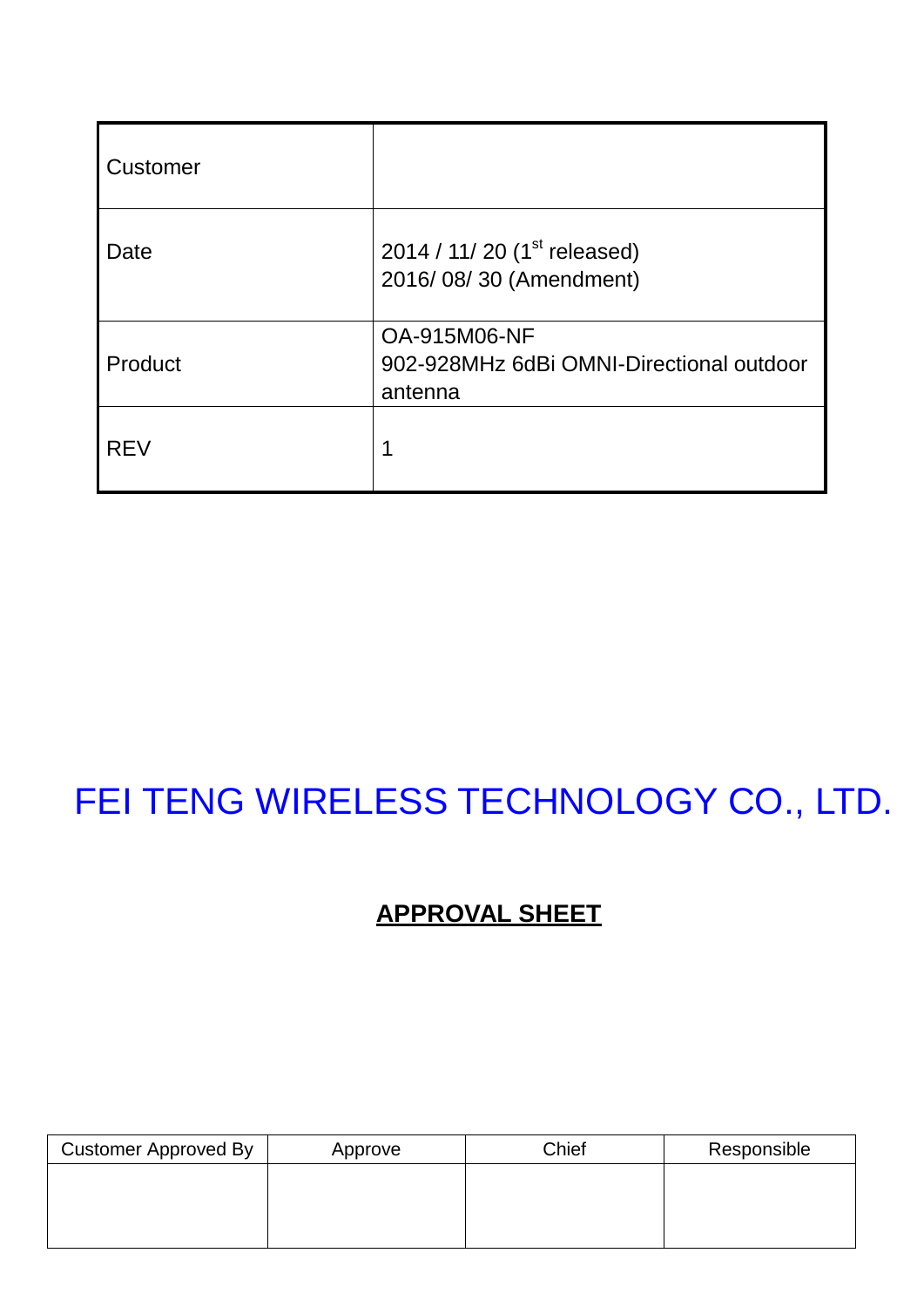



#### 902MHz – 928MHz 6dBi Omni-Directional Outdoor Antenna



| <b>Applications:</b>           | <b>Features:</b>                                                  |
|--------------------------------|-------------------------------------------------------------------|
| 902MHz-908MHz Band             | Superior performance                                              |
| <b>Public Wireless Hotspot</b> | Light weight                                                      |
| Mobile, RFID, LTE, 4G          | All weather operation                                             |
| Wireless Video Systems         | DC Short lightning protection<br>٠                                |
|                                | Installed for vertical                                            |
|                                | Includes tilt and swivel mast mount                               |
|                                | In accordance with customer needs to change the color or features |

.

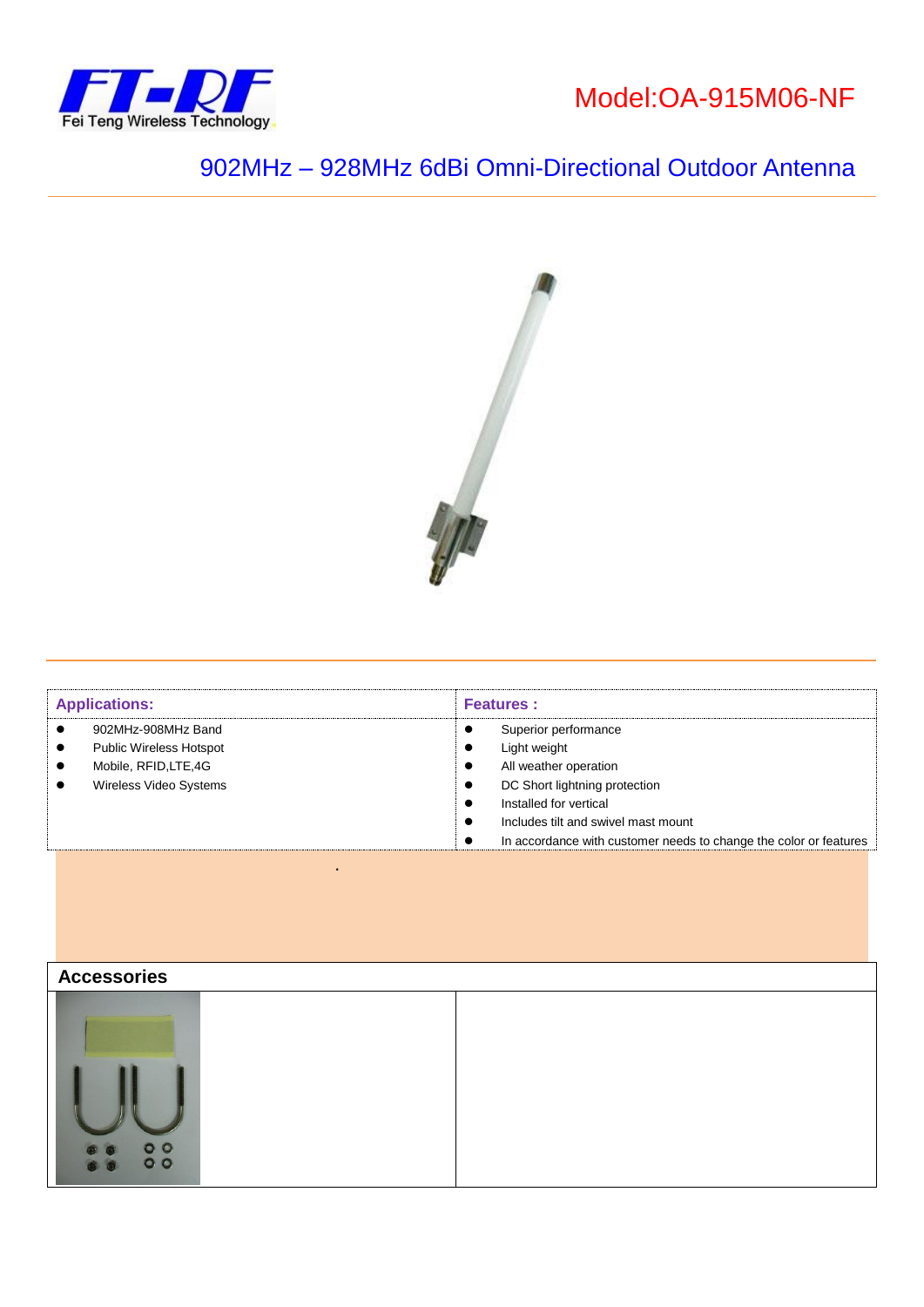

### Model:OA-915M06-NF

#### **Electrical Specifications**

| <b>Frequency Range</b>                 | 902MHz - 928MHz                           |  |
|----------------------------------------|-------------------------------------------|--|
| <b>V.S.W.R (AVG)</b>                   | 915MHz: 1.5:1<br>902MHz and 928MHz: < 2.0 |  |
| <b>Antenna Type</b>                    | Collinear                                 |  |
| <b>Radiation</b>                       | <b>Omni Directional</b>                   |  |
| <b>Gain (AVG)</b>                      | 6dBi                                      |  |
| <b>Polarization</b><br>Vertical        |                                           |  |
| <b>Maximum Power</b>                   | 50 Watts                                  |  |
| <b>Vertical Beam-width</b>             | 25 Deg                                    |  |
| <b>Horizontal Beam-width</b><br>360Deg |                                           |  |
| <b>Impedance</b>                       | 50 Ohm                                    |  |
| <b>Antenna Design</b>                  | Dipole Array                              |  |
| <b>Internal Material</b>               | Copper                                    |  |
| <b>Connector</b>                       | N-Female                                  |  |
| <b>Length (MAX)</b>                    | 1140mm                                    |  |
| <b>Diameter (MAX)</b>                  | 70 x 55mm                                 |  |
| <b>Antenna Weight (G.W)</b>            | 760g                                      |  |
| <b>Accessories (G.W)</b>               | 70g                                       |  |
| <b>Application</b>                     | Indoor / Outdoor                          |  |
| <b>Radome Material</b>                 | <b>White Fiberglass</b>                   |  |
| <b>Parts Material</b>                  | Aluminum                                  |  |
| <b>Mount Style</b>                     | Pole Mount / Well Mount                   |  |
| 32 to 45mm Mounting                    | <b>Stainless Steel</b>                    |  |
| <b>Wind Survival</b>                   | Greater than 180MPH                       |  |
| <b>Storage Temperature</b>             | $-20$ to $+80$                            |  |
| <b>Operating Temperature</b>           | $-20$ to $+60$                            |  |
| <b>Operating Humidity</b>              | 10%~80% non-condensing                    |  |
| <b>Storage Humidity</b>                | 5%~80% non-condensing                     |  |
| <b>Safety, Emission and other</b>      | <b>RoHS</b>                               |  |



#### Fei Teng Wireless Technology Corp.

**6F.,NO 10-10.Guangming 9st RD.,Jhubei city. Hsinchu County302,Taiwan**

**TEL:886-3-5882899 FAX:886-3-5882879 [http://www.FT-RF.com](http://www.ft-rf.com/) [e-mail:ft@ft168.com.tw](mailto:ft@ft168.com.tw)**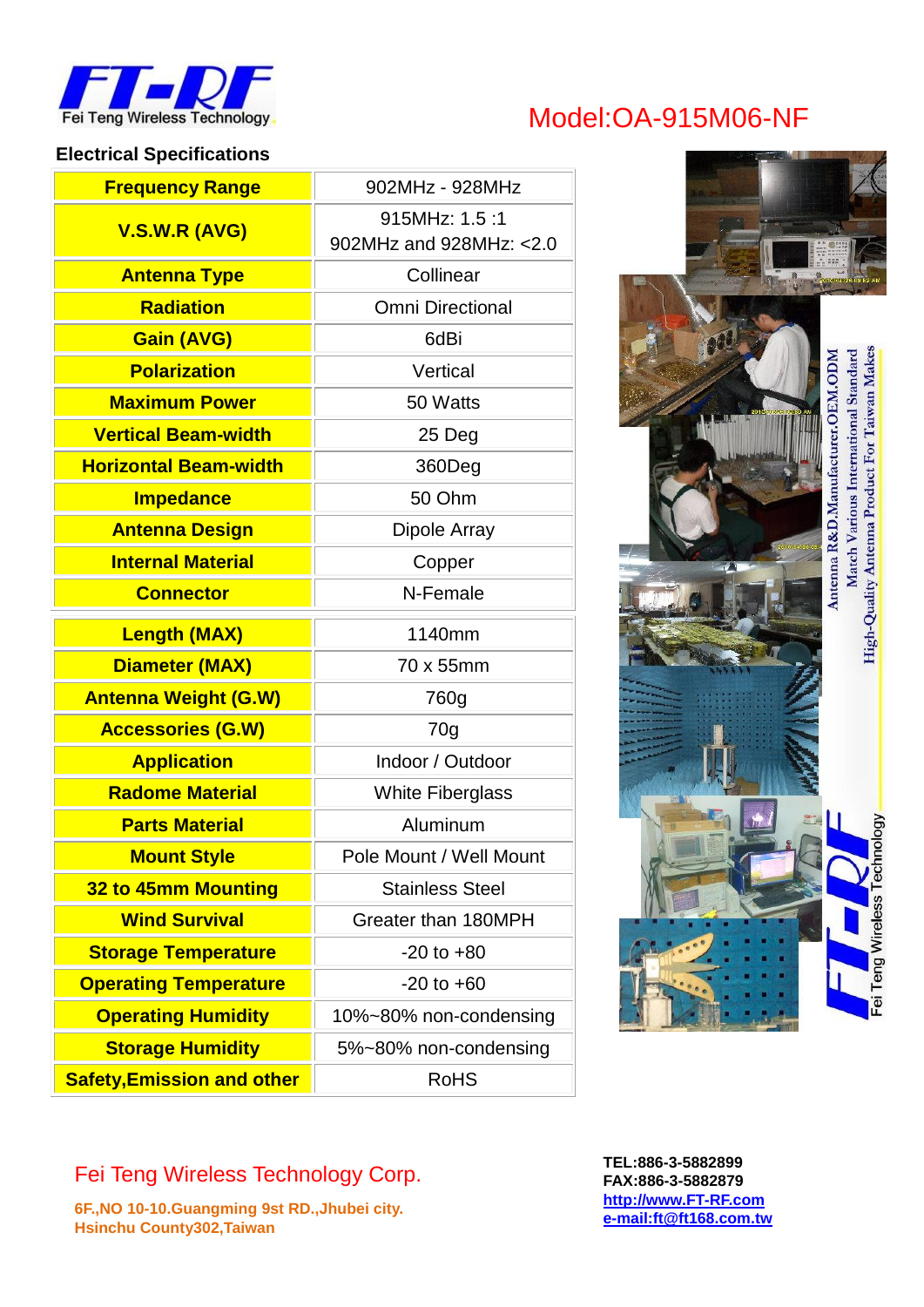

### Model:OA-915M06-NF

## Network Analyzer Test Report

| <b>Test Equipment</b>       | Agilent 8720ET 50MHz-20.5GHz          |
|-----------------------------|---------------------------------------|
| Test Equipment Cable        | Agilent 60cm SMA Male to SMA Male     |
| <b>RF</b> connector Adapter | Agilent SMA-Female to N-Male DC~18GHz |
| Correction                  | 85052D-DC-26.5Ghz                     |
| Test Model                  | IOA-915M06-NF                         |
| Test Port                   |                                       |

#### Return Loss &V.S.W.R



Fei Teng Wireless Technology Corp.

**TEL:886-3-5882899 FAX:886-3-5882879 [http://www.FT-RF.com](http://www.ft-rf.com/) [e-mail:ft@ft168.com.tw](mailto:ft@ft168.com.tw)**

**6F.,NO 10-10.Guangming 9st RD.,Jhubei city. Hsinchu County302,Taiwan**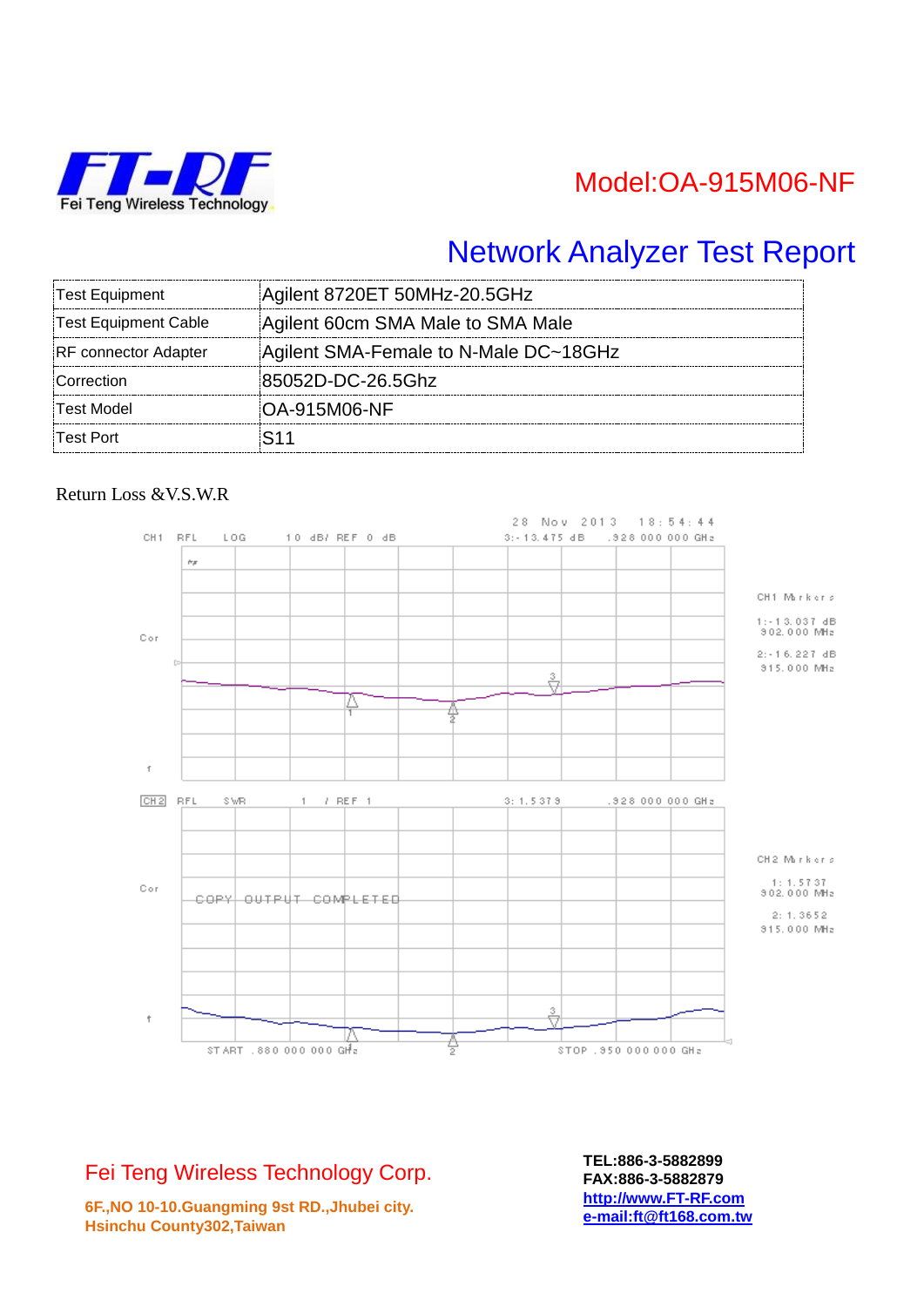

# Model:OA-915M06-NF Antenna Gain Curve



Fei Teng Wireless Technology Corp.

**6F.,NO 10-10.Guangming 9st RD.,Jhubei city. Hsinchu County302,Taiwan**

**TEL:886-3-5882899 FAX:886-3-5882879 [http://www.FT-RF.com](http://www.ft-rf.com/) [e-mail:ft@ft168.com.tw](mailto:ft@ft168.com.tw)**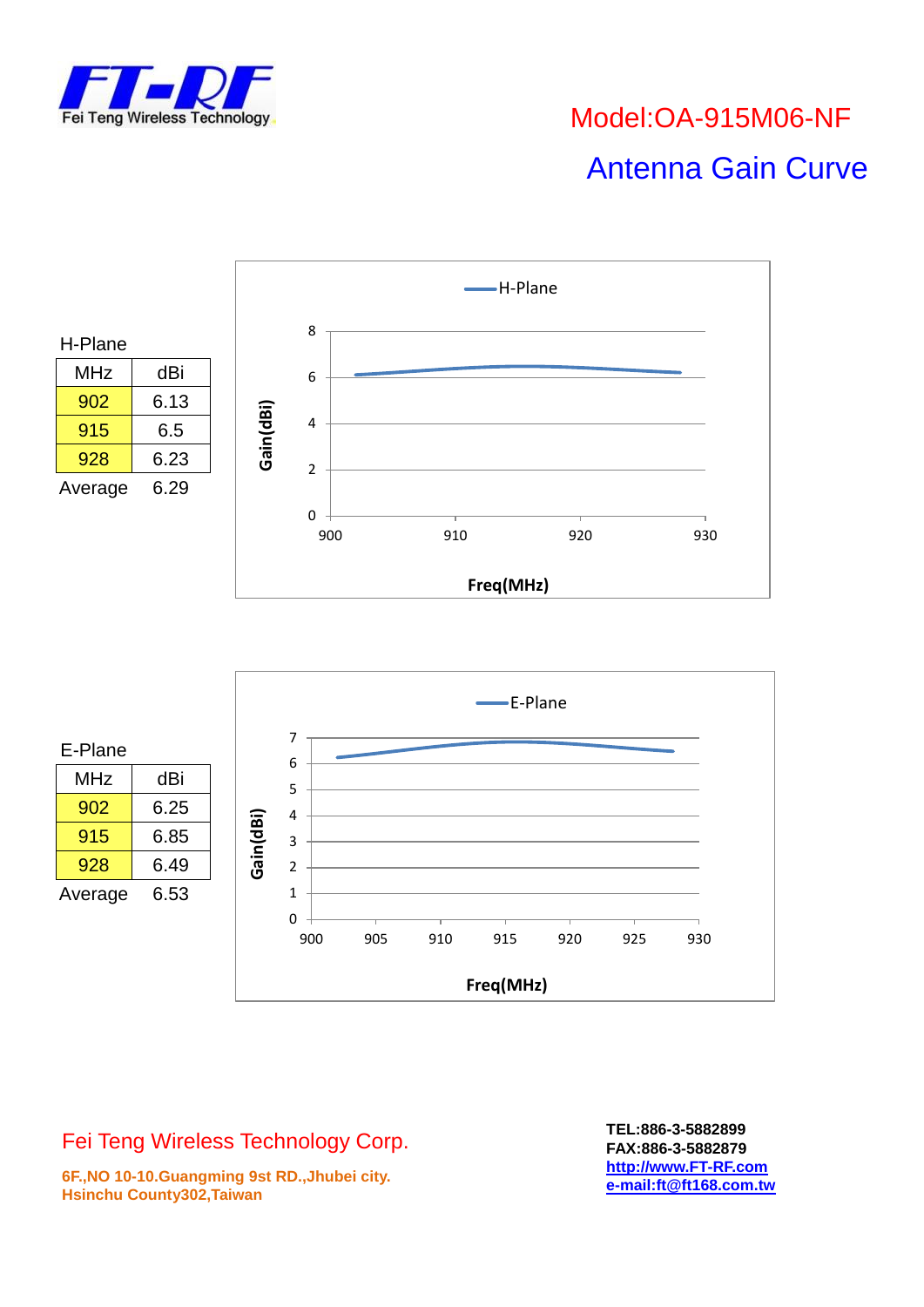

### Model:OA-915M06-NF

### Antenna -3dB Beam-width Curve





#### Fei Teng Wireless Technology Corp.

**6F.,NO 10-10.Guangming 9st RD.,Jhubei city. Hsinchu County302,Taiwan**



**TEL:886-3-5882899 FAX:886-3-5882879 [http://www.FT-RF.com](http://www.ft-rf.com/) [e-mail:ft@ft168.com.tw](mailto:ft@ft168.com.tw)**

#### Model:OA-915M06-NF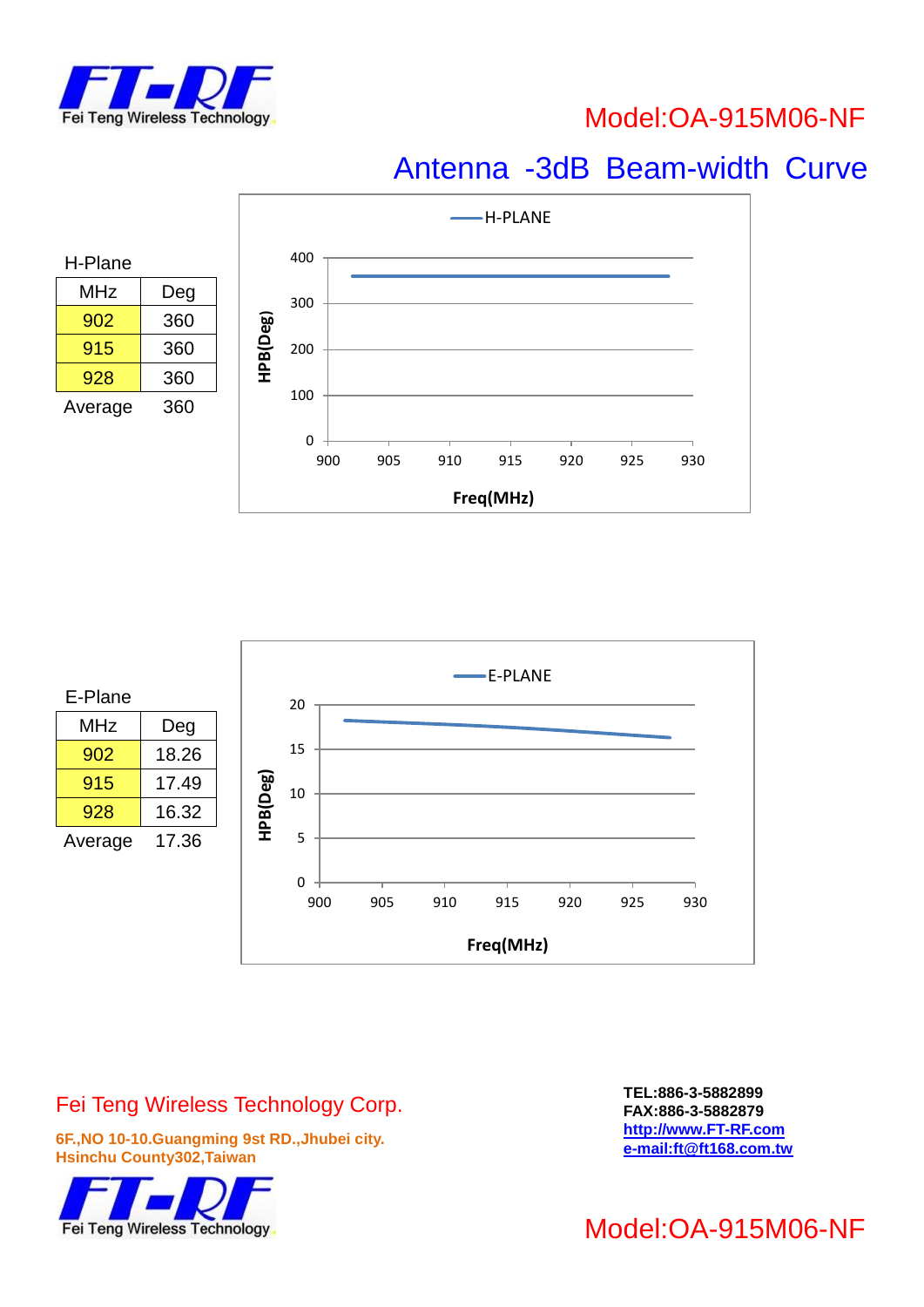### Antenna FBR Curve





#### Fei Teng Wireless Technology Corp.

**6F.,NO 10-10.Guangming 9st RD.,Jhubei city. Hsinchu County302,Taiwan**



**TEL:886-3-5882899 FAX:886-3-5882879 [http://www.FT-RF.com](http://www.ft-rf.com/) [e-mail:ft@ft168.com.tw](mailto:ft@ft168.com.tw)**

#### Model: OA-915M06-NF

Packing List & Label List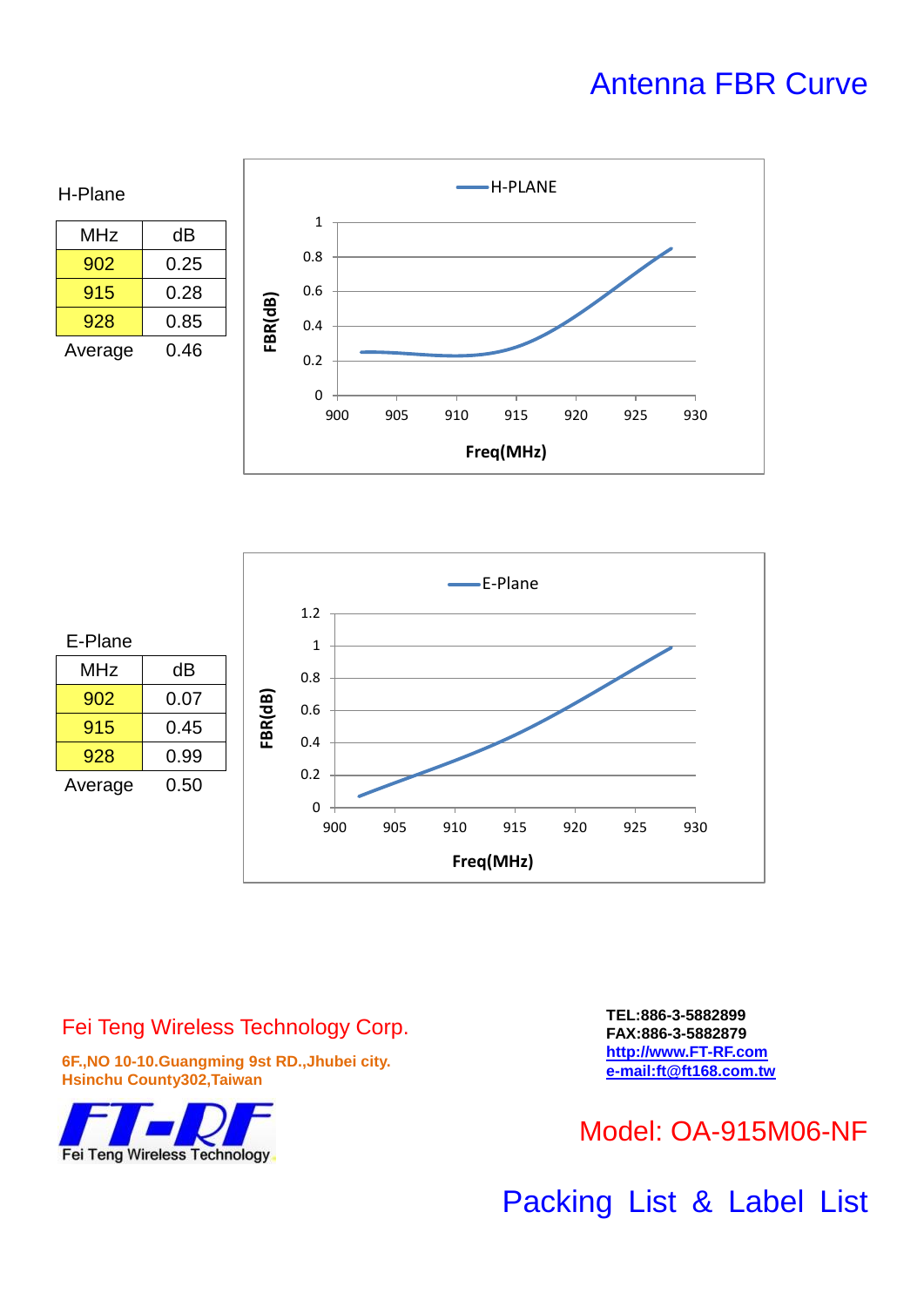| 1 Set Packing   | 1150x80x80mm                                                                |  |
|-----------------|-----------------------------------------------------------------------------|--|
|                 | Antenna - U-bolt - Water proof tape - Paper<br>tube packing . Carton(10pcs) |  |
| <b>ITEM NO.</b> | OA-915M06-NF 10 set                                                         |  |
| Q'TY            | <b>PCS</b><br>10 <sup>°</sup>                                               |  |
| G. W.           | KG<br>11.8                                                                  |  |
| N. W.           | KG<br>7.1                                                                   |  |
| <b>CARTON</b>   | 1165*398*177mm                                                              |  |

## Label List

| 1 set carton Label    |                            | Antenna Label |                                          |
|-----------------------|----------------------------|---------------|------------------------------------------|
| <b>Size</b>           | 50x80mm(white)             | <b>Size</b>   | 30x50mm(blue)                            |
| Customer:             | Manufacture Data: yy/mm/dd |               |                                          |
| <b>Customer Mode:</b> |                            | OA-915M06-NF  |                                          |
| Order Number:         |                            |               |                                          |
| Weight:               | kg                         |               | 902-928MHz 6dBi Omni-Directional Outdoor |
| Carton:               | Box                        |               | Antenna                                  |
| Amount:               | Pcs                        |               |                                          |
|                       | <b>Paste Position</b>      |               | <b>Paste Position</b>                    |
|                       |                            |               |                                          |

#### Fei Teng Wireless Technology Corp.

**6F, no. 10-10 Guangming 9th Rd. Jhubei city, Hsinchu county 302, Taiwan**

**TEL:886-3-5882899 FAX:886-3-5882879 [http://www.FT-RF.com](http://www.ft-rf.com/) [e-mail:ft@ft168.com.tw](mailto:ft@ft168.com.tw)**

 Model: OA-915M06-NF RoHs Status(RoHs Compliant)